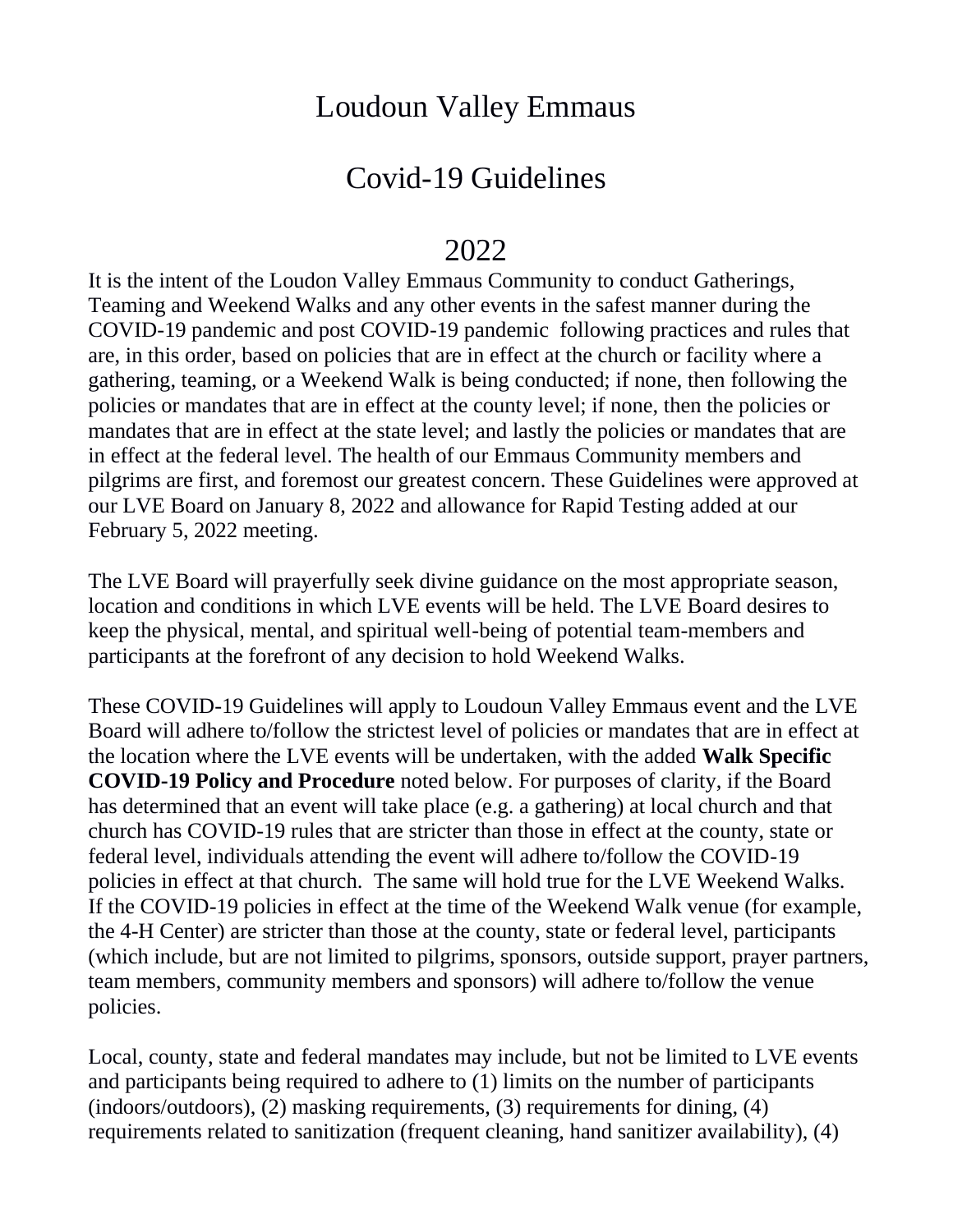social distancing, (4) proof of vaccination or negative testing, or other requirements/mandates.

According to the Centers for Disease Control (CDC), the following are currently the know Symptoms of COVID-19 and any LVE community member planning on participating an any LVE functions, should they experience any of these symptoms should refrain from attending and consider being tested for COVID-19.

- \* Fever or chills
- \* Cough
- \* Shortness of breath of difficulty breathing
- \* Fatigue
- \* Muscle or body aches
- \* Headache
- \* New loss of taste or smell
- \* Sore throat
- \* Congestion or runny nose
- \* Nausea or vomiting
- \* Diarrhea

This list does not include all possible symptoms. The CDC will continue to update this list. Older adults and people who have severe underlying medical conditions like heart and lung disease or diabetes are at higher risks of developing more serious complication from COVID-19 illness.

According to the CDC, vaccines continue to reduce a person's risk of contracting the virus that causes COVID-19, including variants. Vaccines continue to be highly effective at preventing hospitalizations and death, including against this variant. Fully vaccinated people with breakthrough infectious from this variant appear to be infectious for a shorter period. The CDC recommends that individuals get vaccinated, take boosters and wear masks indoors in public spaces to reduce the spread of COVID-19 and its variants.

Reference/Information on COVID-19, please visit the CDC website [https://www.cdc.gov/coronavirus/2019-ncov/index.html.](https://www.cdc.gov/coronavirus/2019-ncov/index.html) Virginia Department of Health - visit [www.vdh.virginia.gov.](http://www.vdh.virginia.gov/)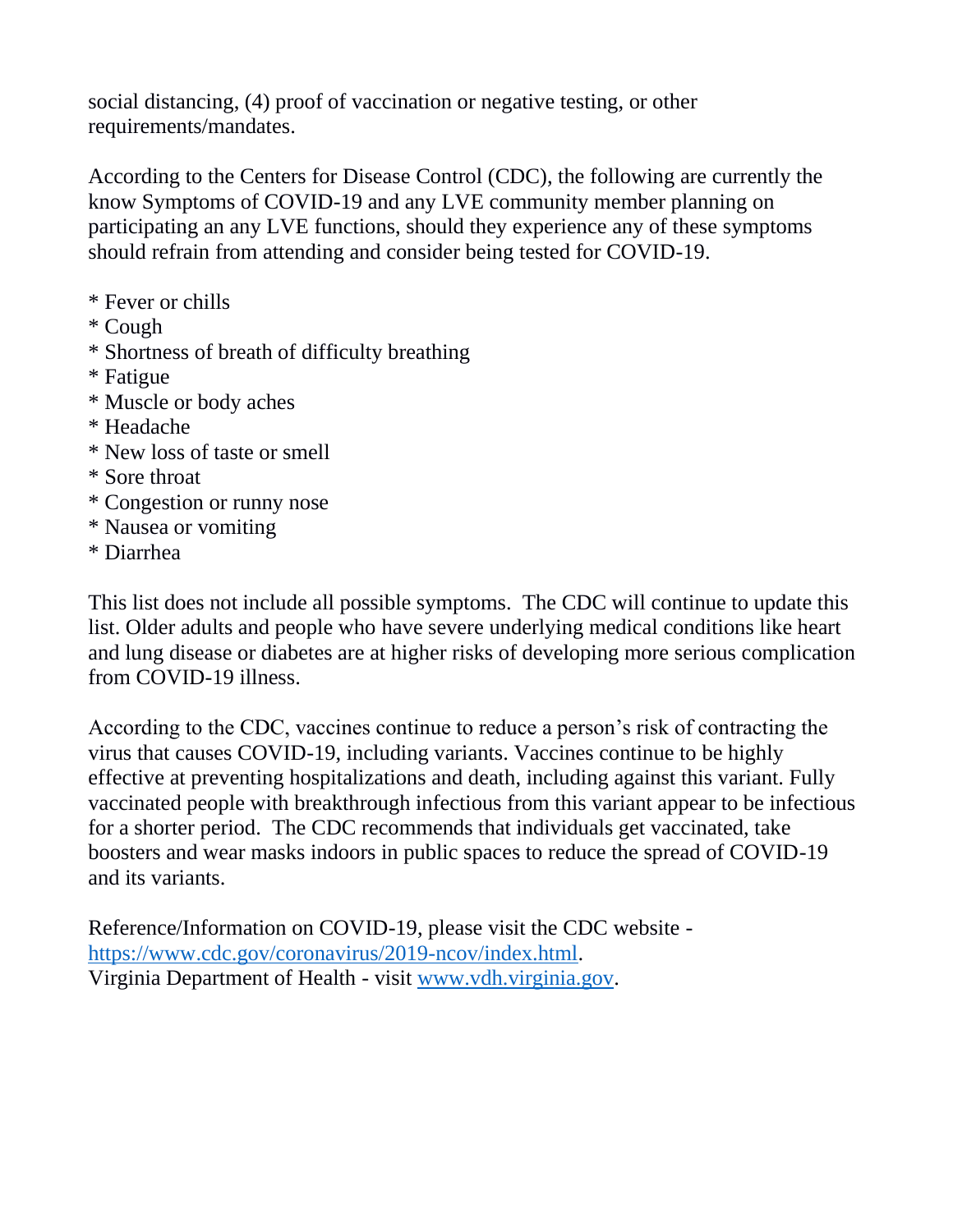## **Walk Specific COVID-19 Policy and Procedure**

The following Walk Specific Policy and Procedure will be followed by all LVE Team, Support Team, Pilgrims, Sponsors, Prayer Partners and all others who will be attending a LVE Walk (or teaming prior to a Weekend Walk), regardless of where the Walks are conducted. If the Board has authorized a Weekend Walk, any policies and mandates at the facility (e.g. The 4-H Center) in place at the time of the Weekend Walk will be adhered to / followed by all participants. Additionally, any teaming will adhere to/follow the applicable policies of the location where teaming takes place. LVE Community Members are not required to take any testing prior to attending the Candle Light on Saturday evening and Closing on Sunday afternoon.

- (1)All participants on the Weekend Walk will be required to:
	- a. Present proof of a negative COVID-19 test taken sufficient time (check with your Testing Source) to have lab report or Photo of Rapid Test available on 1st day you are attending any event during the Weekend (e.g., pilgrim drop off, send off, prayer chapel, etc.). If you taking a Rapid Test at home, take a photo of the test results as close to the day you come to the Walk, show this photo as proof of your "negative" test for the presence of Covid-19 or its variants. Lab Testing is the most effective form of testing.
	- b. Examples of sites that provide Testings are listed below. You can also get your testing at other professional sites such as your personal doctors, pharmacies, hospitals, etc. Call first since some of these sites will not give you a test unless you show symptoms of Covid-19 or its variants and find out their processing times to get you the results of you testing negative to the Covid Virus. Insure you schedule your test (especially if you take the CPR Test) in time to have test results are available on the 1<sup>st</sup> day you arrive at the Walk. Try to keep this period down to 3 to 4 days or find another source that can accommodate this schedule.
		- 1. Minute Clinic for both CPR or Rapid Testing. Go to this site for free, scheduled testing. Link to site: <https://www.cvs.com/minuteclinic/covid-19-testing>

 2. CDC's National Center for Immunization & Respiratory Diseases (NCIRD) for "Free" Rapid Test Kits (choice of two sites): [https://www.cdc.gov/coronavirus/2019-ncov/symptoms](https://www.cdc.gov/coronavirus/2019-ncov/symptoms-) [testing/testing.html19-testing](https://www.cvs.com/minuteclinic/covid-19-testing)

https://www.covidtests.gov/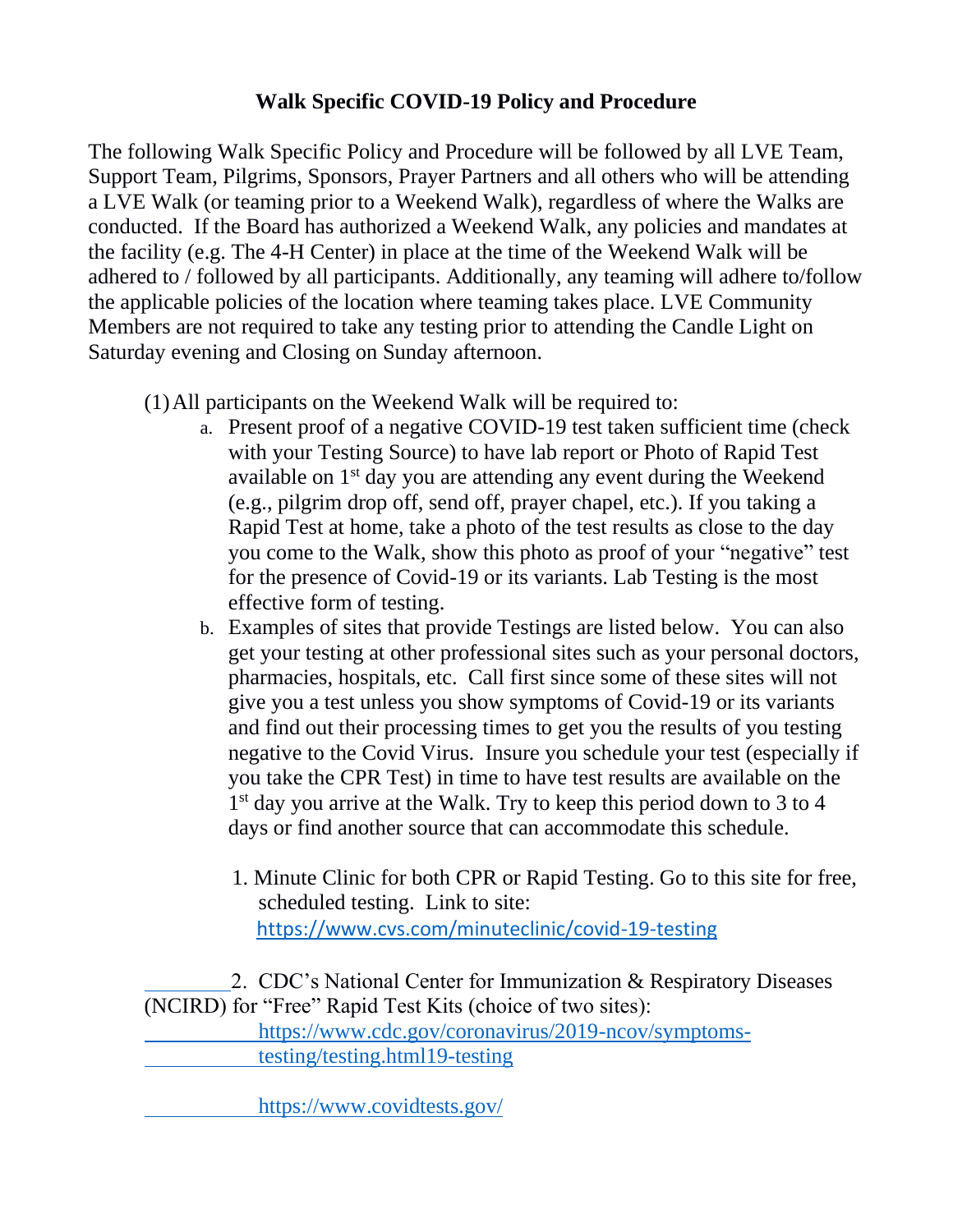- c. Bring your validation that you tested negative to the on-site Covid-19 Team. LVE will NOT be collecting/storing any documentation, only a visual review of the documentation.
- (2) During the formation of the respective teams, the WLD will be required to inform potential team members of the negative test requirements as part of the team member's participation during the teaming process and Weekend Walk.
- (3) The LVE Board will provide this **Walk Specific COVID-19 Policy and Procedure** to be communicated to the LVE community via Newsletter, email and posting on the LVE website.
- (4)The LVE Board will provide this **Walk Specific COVID-19 Policy and Procedure** to be included as part of the teaming paperwork/documentation shared with all LVE team members.
- (5) The LVE Registrar will send notification to the community / sponsors / day servants / pilgrims at least six (6) weeks prior to any walk of LVE Test Requirement and a reminder email sent prior to the walk reminding participants of the weekend of the negative test result requirements.
- (6) The LVE Board will work with the Weekend Walk Outside Support Team to establish the process, including staffing requirements, for reviewing any evidence of a negative test as participants arrive at the Weekend Walk facility and prior to participants entering any indoor location
- (7)The LVE Board will utilize reasonable efforts to limit the number of checkpoints for weekend participants as to ensure consistency in documentation review.
- (8) If a participant shows up without evidence of a negative COVID-19 test (no more than one (1) day prior to attending any event), the participant will not be allowed to remain at the facility, or enter any indoor location. Participants may be allowed to leave and return with any documentation, or if they have not taken a COVID-19 test within one (1) day, they may elect to undergo a COVID-19 rapid test (e.g., at this time at pharmacies located in nearby Front Royal) and return with proof of negative test result.
- (9)During a Weekend Walk if any participant (Team, Pilgrim, etc.) shows signs of illness consistent with CDC symptoms of COVID-19\*, the Outside Support Team (OST) will notify the Weekend Lay Director and a Board member of such illness. The individual exhibiting such symptoms, if not a pilgrim, may be asked to leave the weekend immediately (if able to drive), and required to undergo a COVID-19 test and show negative test result before being allowed to return to the Weekend Walk. If the individual is a pilgrim, the OST will also notify the pilgrim's sponsor and request that they come a pick-up the pilgrim from the Weekend Walk and undergo a COVID-19 test. Due to the nature of the walk, if a pilgrim is removed from the walk, they will not be allowed to return to the Walk.